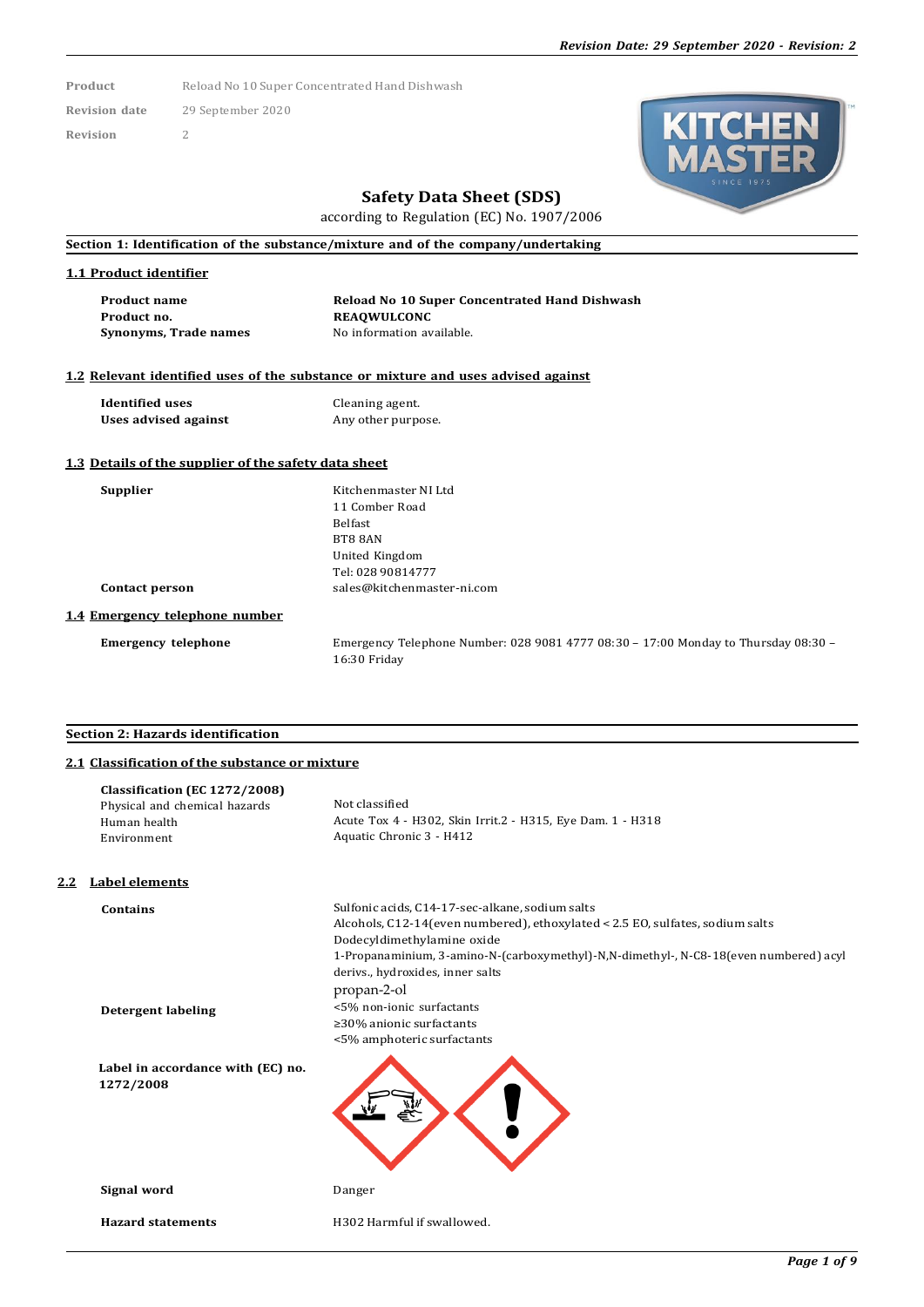H315 Causes skin irritation. H318 Causes serious eye damage. H412 Harmful to aquatic life with long lasting effects. **Precautionary statements Prevention** P270 Do not eat, drink or smoke when using this product. P273 Avoid release to the environment. P280 Wear protective gloves/ protective clothing/eye protection/face protection. **Response** P305 + P351 + P338 IF IN EYES: Rinse cautiously with water for several minutes. Remove contact lenses, if present and easy to do. Continue rinsing. P310 Immediately call a POISON CENTER or doctor/physician. **Disposal** P501 Dispose of contents/ container to a licensed hazardous waste disposal facility in accordance with all applicable regulations. **2.3 Other hazards**

None known.

|  |  |  | Section 3: Composition/identification of ingredients |  |  |
|--|--|--|------------------------------------------------------|--|--|
|--|--|--|------------------------------------------------------|--|--|

#### **3.1 Substance**

Not applicable.

#### **3.2 Mixtures**

| <b>Name</b>                                                                                                                       | <b>Product identifier</b>                                                                  | <b>Regulation (EC) No 1272/2008</b>                                                     | $\frac{0}{0}$ |
|-----------------------------------------------------------------------------------------------------------------------------------|--------------------------------------------------------------------------------------------|-----------------------------------------------------------------------------------------|---------------|
| Sulfonic acids, C14-17-sec-alkane, sodium<br>salts                                                                                | CAS-No.: 97489-15-1<br>EC No.: 307-055-2                                                   | Acute Tox 4 - H302, Skin Irrit.2 - H315, Eye Dam. 1 - H318,<br>Aquatic Chronic 3 - H412 | 20-30%        |
| Alcohols, C12-14 (even numbered),<br>ethoxylated < 2.5 EO, sulfates, sodium<br>salts                                              | CAS-No.: 68891-38-3<br>EC No.: 500-234-8<br><b>REACH Reg No.:</b><br>01-2119488639-16-XXXX | Skin Irrit.2 - H315, Eye Dam. 1 - H318, Aquatic Chronic 3 -<br>H412                     | $5 - 10%$     |
| Dodecyldimethylamine oxide                                                                                                        | CAS-No.: 1643-20-5<br>EC No.: 216-700-6                                                    | Acute Tox 4 - H302, Skin Irrit.2 - H315, Eye Dam. 1 - H318,<br>Aquatic Acute 1 - H400   | $1 - 5\%$     |
| propan-2-ol                                                                                                                       | CAS-No.: 67-63-0<br>EC No.: 200-661-7<br>REACH Reg No.:<br>01-2119457558-25-XXXX           | Eye Irrit.2A - H319, Flam. Lig 2- H225, STOT SE 3 - H336                                | $1 - 5\%$     |
| 1-Propanaminium, 3-amino-<br>N-(carboxymethyl)-N,N-dimethyl-, N-C-<br>-18 (even numbered) acyl derivs.<br>hydroxides, inner salts | $CAS-No.$ :<br>EC No.: 931-296-8<br><b>REACH Reg No.:</b><br>01-2119488533-30-XXXX         | Eye Dam. 1 - H318, Aquatic Chronic 3 - H412                                             | $1 - 5\%$     |

The full text for all hazard statements are displayed in section 16.

**Composition comments** The data shown are in accordance with the latest EC Directives.

#### **Section 4: First aid measures**

#### **4.1 Description of first aid measures**

| <b>General information</b> | Provide general first aid, rest, warmth and fresh air. As a general rule, in case of doubt or if<br>symptoms persist, always call a doctor. Seek medical attention for all burns and eye injuries,<br>regardless how minor they may seem. First aid personnel must be aware of own risk during<br>rescue. |
|----------------------------|-----------------------------------------------------------------------------------------------------------------------------------------------------------------------------------------------------------------------------------------------------------------------------------------------------------|
| Inhalation                 | Remove person to fresh air and keep comfortable for breathing. If not breathing, give<br>artificial respiration. If breathing is difficult, give oxygen. Seek medical attention.                                                                                                                          |
| Ingestion                  | If this product is ingested, remove victim immediately from source of exposure. Rinse mouth<br>thoroughly. Do not induce vomiting. Provide fresh air, warmth and rest. Get medical<br>attention. Never give anything by mouth to an unconscious person.                                                   |
| Skin contact               | Remove victim immediately from source of exposure. Remove contaminated clothing, shoes<br>and jewelry and wash before reuse. Wash the skin immediately with water. Obtain medical<br>attention if irritation persists or if blistering occurs.                                                            |
| Eve contact                | Do not rub eye. If this product contacts the eyes, gently flush eyes with water for at least<br>fifteen (15) minutes, lifting the upper and lower eyelids occasionally. Remove contact lenses                                                                                                             |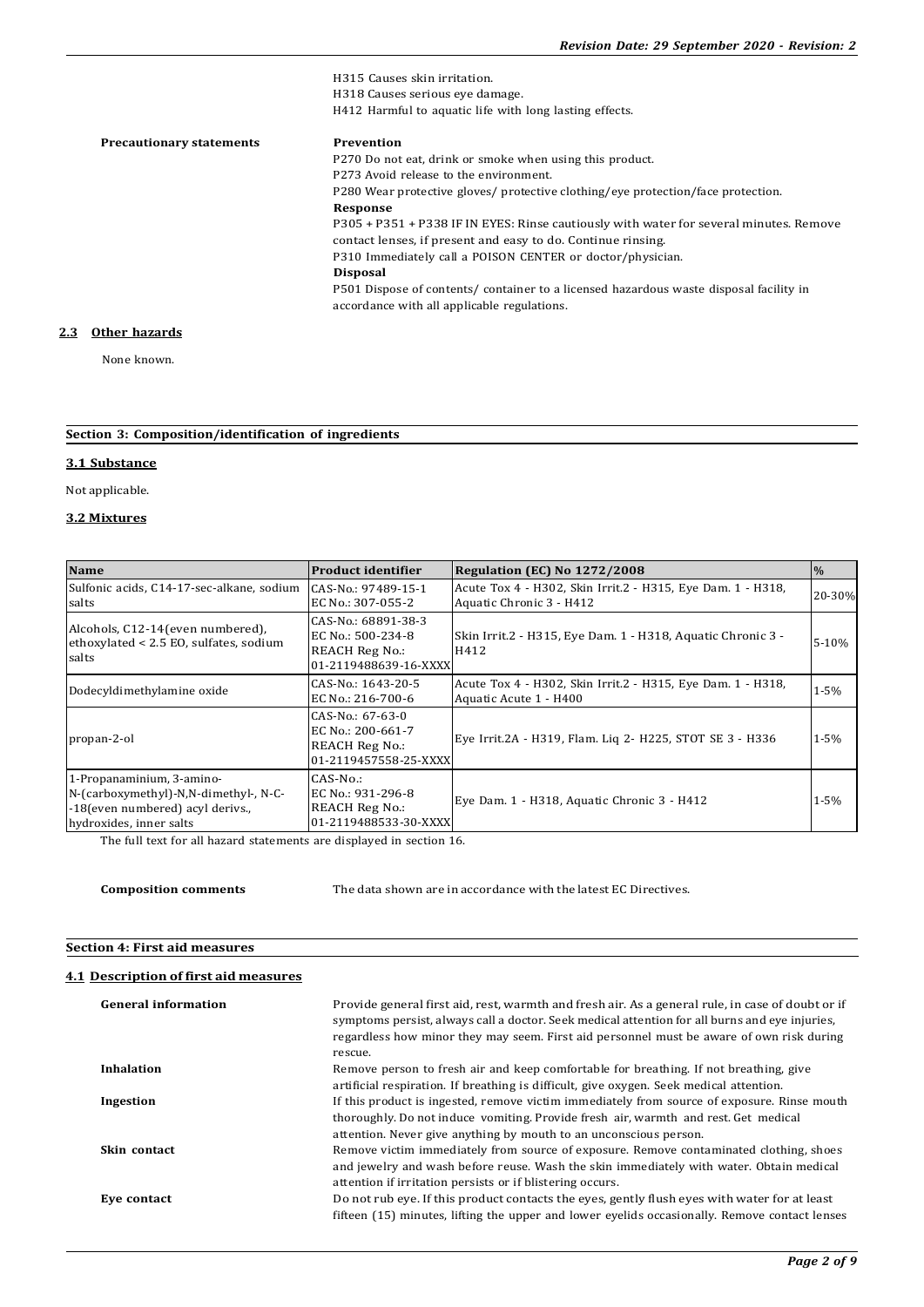if present and easy to do so. Avoid contaminating unaffected eye. Seek medical attention.

#### **4.2 Most important symptoms and effects, both acute and delayed**

| <b>General information</b> | The severity of the symptoms described will vary dependent on the concentration and the                       |
|----------------------------|---------------------------------------------------------------------------------------------------------------|
|                            | length of exposure.                                                                                           |
| Inhalation                 | Inhalation of mist or vapor may cause respiratory tract irritation.                                           |
| Ingestion                  | Harmful if swallowed.                                                                                         |
| Skin contact               | May cause skin dryness and irritation.                                                                        |
| Eve contact                | Extreme irritation of eyes and mucous membranes, including burning and tearing. Causes<br>serious eye damage. |

#### **4.3 Indication of any immediate medical attention and special treatment needed**

| Notes to the physician | Treat symptomatically. |  |
|------------------------|------------------------|--|
|------------------------|------------------------|--|

# **Section 5: Fire-fighting measures 5.1 Extinguishing media Extinguishing media** Use fire-extinguishing media appropriate for surrounding materials. Use water spray, alcohol-resistant foam, dry chemical, carbon dioxide (CO2). **Unsuitable extinguishing media** High volume water jet. **5.2 Special hazards arising from the substance or mixture Hazardous combustion products** During fire, toxic gases (CO, CO2) are formed. In case of fire, toxic gases (CO, CO2,) may be formed. **Unusual fire & explosion hazards** No unusual fire or explosion hazards noted. **Specific hazards** Fire creates: Carbon monoxide (CO). Carbon dioxide (CO2). **5.3 Advice for firefighters Special fire fighting procedures** If possible, fight fire from protected position. Avoid breathing fire vapours. Ventilate closed spaces before entering them. Containers close to fire should be removed immediately or cooled with water if safe to do so. **Protective equipment for firefighters** Fire-fighters should wear appropriate protective equipment and self-contained breathing apparatus (SCBA) with a full face-piece operated in positive pressure mode. Clothing for firefighters (including helmets, protective boots and gloves) conforming to European standard EN 469 will provide a basic level of protection for chemical incidents.

#### **Section 6: Accidental release measures**

#### **6.1 Personal precautions, protective equipment and emergency procedures**

| Wear protective clothing as described in Section 8 of this safety data sheet. Provide<br>adequate ventilation. Eliminate all sources of ignition. Avoid inhalation of vapours and<br>contact with skin and eyes. In case of inadequate ventilation, use respiratory protection. Do<br>not touch or walk through spilled material. If necessary evacuate surrounding areas. |  |  |
|----------------------------------------------------------------------------------------------------------------------------------------------------------------------------------------------------------------------------------------------------------------------------------------------------------------------------------------------------------------------------|--|--|
| Follow safe handling advice and personal protective equipment recommendations for normal<br>use of product.                                                                                                                                                                                                                                                                |  |  |
| Do not discharge onto the ground or into water courses. Spillages or uncontrolled discharges                                                                                                                                                                                                                                                                               |  |  |
| into watercourses must be IMMEDIATELY alerted to the Environmental Agency or other<br>appropriate regulatory body.                                                                                                                                                                                                                                                         |  |  |
|                                                                                                                                                                                                                                                                                                                                                                            |  |  |

#### **6.3 Methods and material for containment and cleaning up**

| Spill clean up methods | Stop leak if possible without risk DO NOT touch spilled material! When dealing with a      |  |
|------------------------|--------------------------------------------------------------------------------------------|--|
|                        | spillage, wear necessary protective equipment. Absorb spillage with non-combustible, inert |  |
|                        | absorbent material. Ensure that waste and contaminated materials are collected and         |  |
|                        | removed from the work area as soon as possible in a suitably labelled container. Wash      |  |
|                        | thoroughly after dealing with a spillage.                                                  |  |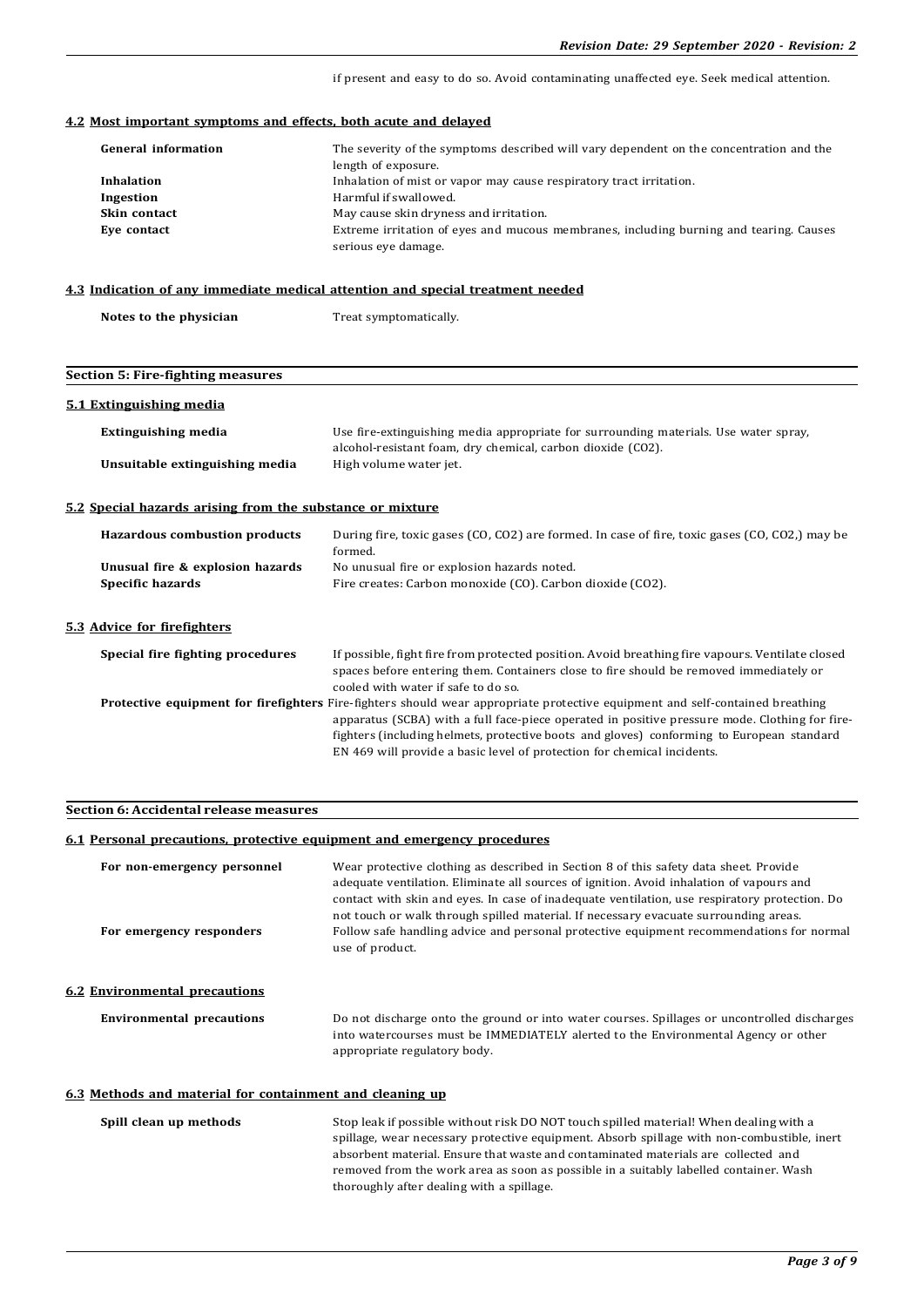| 6.4 Reference to other sections                                  |                                                                                                                                                                                                                                                                                                                                                              |  |  |  |
|------------------------------------------------------------------|--------------------------------------------------------------------------------------------------------------------------------------------------------------------------------------------------------------------------------------------------------------------------------------------------------------------------------------------------------------|--|--|--|
| Reference to other sections                                      | See section 1 for emergency contact. For personal protection, see section 8. For waste<br>disposal, see section 13.                                                                                                                                                                                                                                          |  |  |  |
| Section 7: Handling and storage                                  |                                                                                                                                                                                                                                                                                                                                                              |  |  |  |
| <b>7.1 Precautions for safe handling</b>                         |                                                                                                                                                                                                                                                                                                                                                              |  |  |  |
| <b>Handling</b>                                                  | Read and follow manufacturer's recommendations. Use proper personal protection when<br>handling (refer to Section 8). Do not handle broken packages without protective equipment.<br>Keep away from heat, sparks and open flame. Avoid spilling, skin and eye contact. Do not<br>eat, drink or smoke when using the product. Wash thoroughly after handling. |  |  |  |
| 7.2 Conditions for safe storage, including any incompatibilities |                                                                                                                                                                                                                                                                                                                                                              |  |  |  |
| <b>Storage precautions</b><br>Storage class                      | Keep upright, locked up and out of reach of children. Keep the product in its original<br>container. Store in cool dry areas away from direct sunlight or sources of ignition.<br>Chemical storage.                                                                                                                                                          |  |  |  |
| 7.3 Specific end use(s)                                          |                                                                                                                                                                                                                                                                                                                                                              |  |  |  |
| Specific end use(s)<br><b>Usage description</b>                  | The identified uses for this product are detailed in Section 1.2.<br>Use only according to directions. Replace and tighten cap after use.                                                                                                                                                                                                                    |  |  |  |

#### **Section 8: Exposure controls/Personal protection**

#### **8.1 Control parameters**

| Component   | <b>STD</b> |           | TWA (8 Hrs)           |           | <b>STEL (15mins)</b>   | <b>Notes</b> |
|-------------|------------|-----------|-----------------------|-----------|------------------------|--------------|
| propan-2-ol | OEL        | $200$ ppm |                       | $400$ ppm |                        | SК           |
| propan-2-ol | WEL        | $400$ ppm | 999 mg/m <sup>3</sup> | $500$ ppm | 1250 mg/m <sup>3</sup> |              |

**Ingredient comments** Ireland, Occupational Exposure Limits 2020. WEL - Workplace Exposure Limits - EH40/2005 Workplace exposure limits.

#### **8.2 Exposure Controls**

#### **Protective equipment**



**Engineering measures** Provide adequate ventilation, including appropriate local extraction, to ensure that the defined occupational exposure limit is not exceeded.

**Respiratory equipment** Not normally required when used at normal temperatures. If ventilation is inadequate, suitable respiratory protection must be worn. EN 136/140/145/143/149. The specific respirator selected must be based on contamination levels found in the work place. Where risk assessment shows air-purifying respirators are appropriate a full face respirator conforming to EN143 should be used, and suitable respirator cartridges as a backup to engineering controls. Consult manufacturer for specific advice. Use appropriate combined filter (e.g. where aerosols are in use, or where mist may occur: Type A-P2 or ABEK-P2), in compliance with EN 141/143.

**Hand protection** Where hand contact with the product may occur the use of gloves approved to relevant standards (e.g. Europe: EN374) is recommended. (EU Directive 89/686/EEC). Gloves must be inspected prior to use. Suggested material: Butyl rubber - Layer thickness: 0.11 mm, Breakthrough time: >480 min. Consult manufacturer for specific advice. Selection of the glove material depends on consideration of the penetration times, rates of diffusion and degradation, and concentration specific to the workplace. Use proper glove removal technique (without touching glove's outer surface) to avoid skin contact with this product. Dispose of contaminated gloves after use in accordance with applicable laws and good laboratory practices.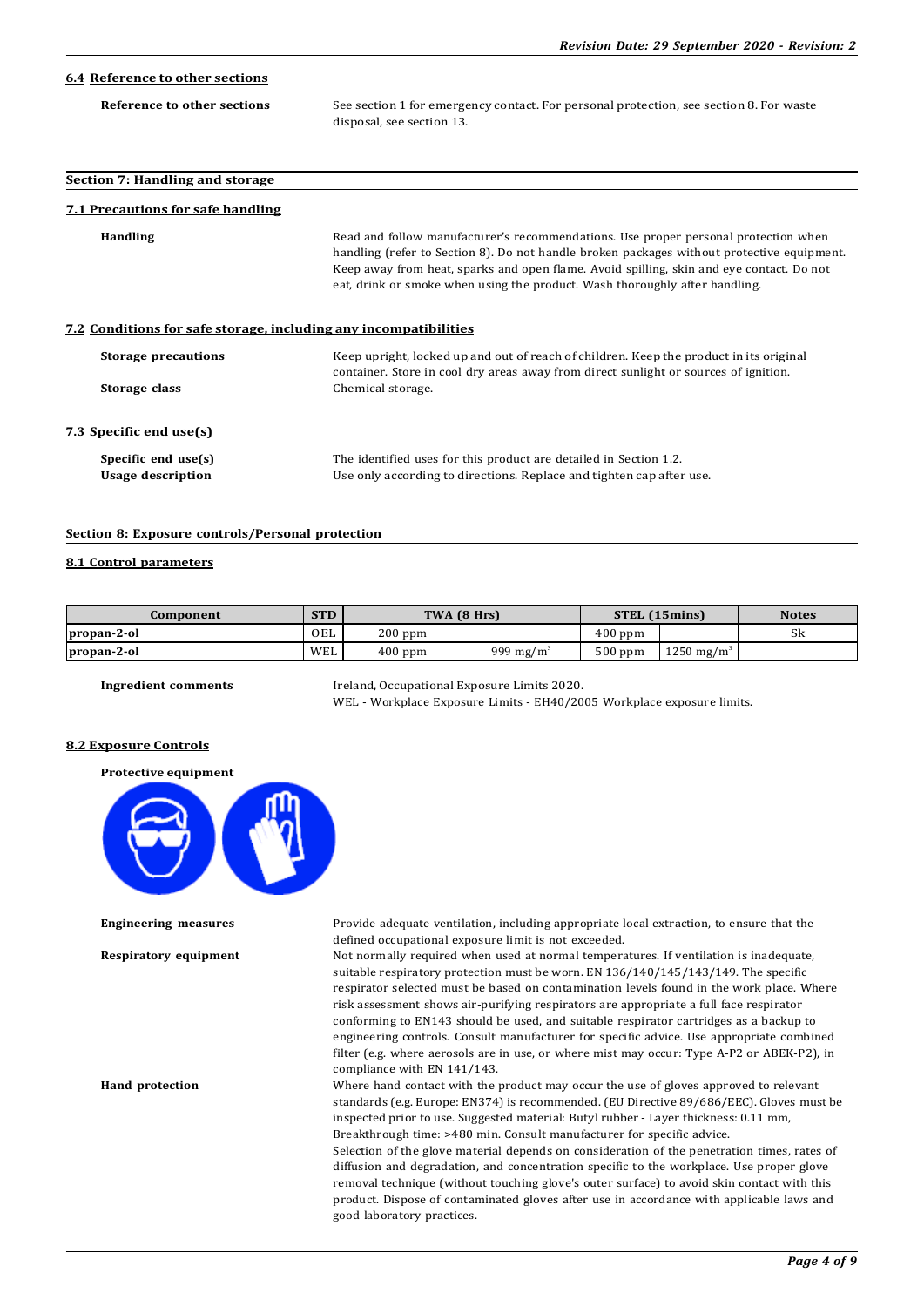| Eye protection            | Wear safety goggles or face shield to prevent any possibility of eye contact. Use equipment<br>for eye protection tested and approved under appropriate government standards such as EN<br>166(EU).                                                                    |
|---------------------------|------------------------------------------------------------------------------------------------------------------------------------------------------------------------------------------------------------------------------------------------------------------------|
| Other protection          | Personal protective equipment for the body should be selected based on the task being<br>performed and the risks involved and should be approved by a specialist before handing this<br>product. The selected clothing must satisfy the European norm standard EN 943. |
| Hygiene measures          | Observe normal hygiene standards. Wash promptly if skin becomes contaminated. When<br>using do not eat, drink or smoke. Wash hands after use.                                                                                                                          |
| <b>Process conditions</b> | Ensure that eye flushing systems and safety showers are located close by in the work place.                                                                                                                                                                            |

## **Section 9: Physical and chemical properties**

## **9.1 Information on basic physical and chemical properties**

| Appearance<br>Colour<br><b>Odour</b>       | Clear liquid.<br>Dark green.<br>Characteristic.                       |
|--------------------------------------------|-----------------------------------------------------------------------|
| <b>Odour threshold - lower</b>             | No information available as testing has not been completed.           |
| Odour threshold - upper                    | No information available as testing has not been completed.           |
| pH-Value, Conc. Solution                   | $8.5 - 9.5$                                                           |
| pH-Value, Diluted solution                 | Not applicable as the product is a concentrated solution.             |
| <b>Melting point</b>                       | No information available as testing has not been completed.           |
| Initial boiling point and boiling<br>range | No information available as testing has not been completed.           |
| Flash point                                | Does not apply, product is not flammable.                             |
| <b>Evaporation rate</b>                    | No information available as testing has not been completed.           |
| <b>Flammability state</b>                  | Does not apply, product is not flammable.                             |
| Flammability limit - lower(%)              | Does not apply, product is not flammable.                             |
| Flammability limit - upper(%)              | Does not apply, product is not flammable.                             |
| Vapour pressure                            | No information available as testing has not been completed.           |
| Vapour density (air=1)                     | No information available as testing has not been completed.           |
| <b>Relative density</b>                    | 1.04 - 1.06 kg/l (at $20^{\circ}$ C)                                  |
| <b>Bulk density</b>                        | Not applicable as the product is a liquid.                            |
| Solubility                                 | Soluble in water.                                                     |
| <b>Decomposition temperature</b>           | No information available as testing has not been completed.           |
| Partition coefficient; n-<br>Octanol/Water | No information available as testing has not been completed.           |
| Auto ignition temperature $(°C)$           | Does not apply, product is not flammable.                             |
| Viscosity                                  | No information available as testing has not been completed.           |
| <b>Explosive properties</b>                | Not classified as explosive.                                          |
| <b>Oxidising properties</b>                | The product does not meet the criteria to be classified as oxidising. |
| 9.2 Other information                      |                                                                       |
| Molecular weight                           | Not applicable as the product is a mixture.                           |
| Volatile organic compound                  | No information available as testing has not been completed.           |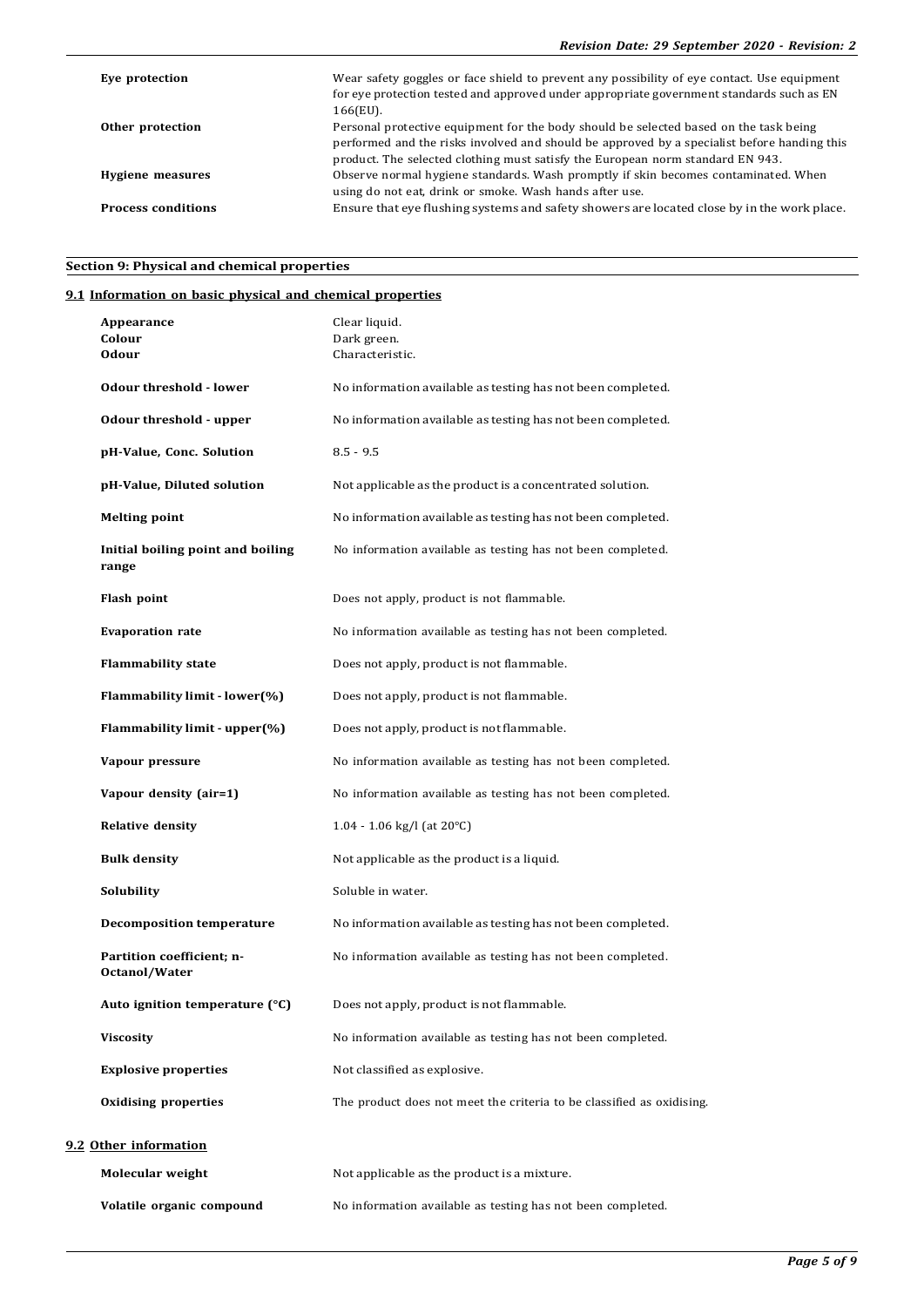```
Other information None noted.
```
**Section 10: Stability and reactivity**

| <b>10.1 Reactivity</b>                                                                                              |                                                                                                                                                                                           |
|---------------------------------------------------------------------------------------------------------------------|-------------------------------------------------------------------------------------------------------------------------------------------------------------------------------------------|
| Reactivity                                                                                                          | Reaction with: oxidising agents.                                                                                                                                                          |
| 10.2 Chemical stability                                                                                             |                                                                                                                                                                                           |
| <b>Stability</b>                                                                                                    | Stable under normal temperature conditions and recommended use.                                                                                                                           |
| 10.3 Possibility of hazardous reactions                                                                             |                                                                                                                                                                                           |
| <b>Hazardous reactions</b><br>Hazardous polymerisation<br><b>Polymerisation description</b>                         | For information on hazardous reactions see section 10.1.<br>Will not polymerise.<br>Not applicable.                                                                                       |
| <b>10.4 Conditions to Avoid</b>                                                                                     |                                                                                                                                                                                           |
| <b>Conditions to avoid</b>                                                                                          | Avoid excessive heat for prolonged periods of time. Avoid extreme temperatures and storing<br>in large quantities and for long periods of time.                                           |
| 10.5 Incompatible materials                                                                                         |                                                                                                                                                                                           |
| Materials to avoid                                                                                                  | Do not mix with other chemicals unless listed on directions. Keep away from incompatibles<br>such as oxidizing agents.                                                                    |
| 10.6 Hazardous decomposition products                                                                               |                                                                                                                                                                                           |
|                                                                                                                     | Hazardous decomposition products Thermal decomposition or combustion may liberate carbon oxides and other harmful gases<br>or vapors.                                                     |
|                                                                                                                     |                                                                                                                                                                                           |
| <b>Section 11: Toxicological information</b>                                                                        |                                                                                                                                                                                           |
| 11.1 Information on toxicological effects                                                                           |                                                                                                                                                                                           |
|                                                                                                                     |                                                                                                                                                                                           |
| <b>Toxicological information</b>                                                                                    | No toxicological information for the overall finished product.                                                                                                                            |
| <b>Acute toxicity (Oral LD50)</b><br><b>Acute toxicity (Dermal LD50)</b><br><b>Acute toxicity (Inhalation LD50)</b> | No information available as testing has not been completed.<br>No information available as testing has not been completed.<br>No information available as testing has not been completed. |
| Serious eye damage/irritation                                                                                       | Causes serious eye damage.                                                                                                                                                                |
| Skin corrosion/irritation                                                                                           | The product is classified as a skin corrosion/irritation hazard.                                                                                                                          |
| <b>Respiratory sensitisation</b><br>Skin sensitisation                                                              | The product is not classified as a respiratory hazard.<br>The product is not classified as a skin sensitisation hazard.                                                                   |
| Germ cell mutagenicity                                                                                              | The product is not classified as a mutagen.                                                                                                                                               |
| Carcinogenicity                                                                                                     | The product is not classified as a carcinogen hazard.                                                                                                                                     |
| Specific target organ toxicity - Single exposure:<br><b>STOT</b> - Single exposure                                  | The product is not classified as a single exposure specific target organ toxin.                                                                                                           |
| Specific target organ toxicity - Repeated exposure:<br><b>STOT - Repeated exposure</b>                              | The product is not classified as a repeat exposure specific target organ toxin.                                                                                                           |
| Inhalation                                                                                                          | Inhalation of mist or vapor may cause respiratory tract irritation.                                                                                                                       |
| Ingestion                                                                                                           | Harmful if swallowed.                                                                                                                                                                     |
| Skin contact                                                                                                        | May cause skin dryness and irritation.                                                                                                                                                    |
| Eye contact                                                                                                         | Extreme irritation of eyes and mucous membranes, including burning and tearing. Causes<br>serious eye damage.                                                                             |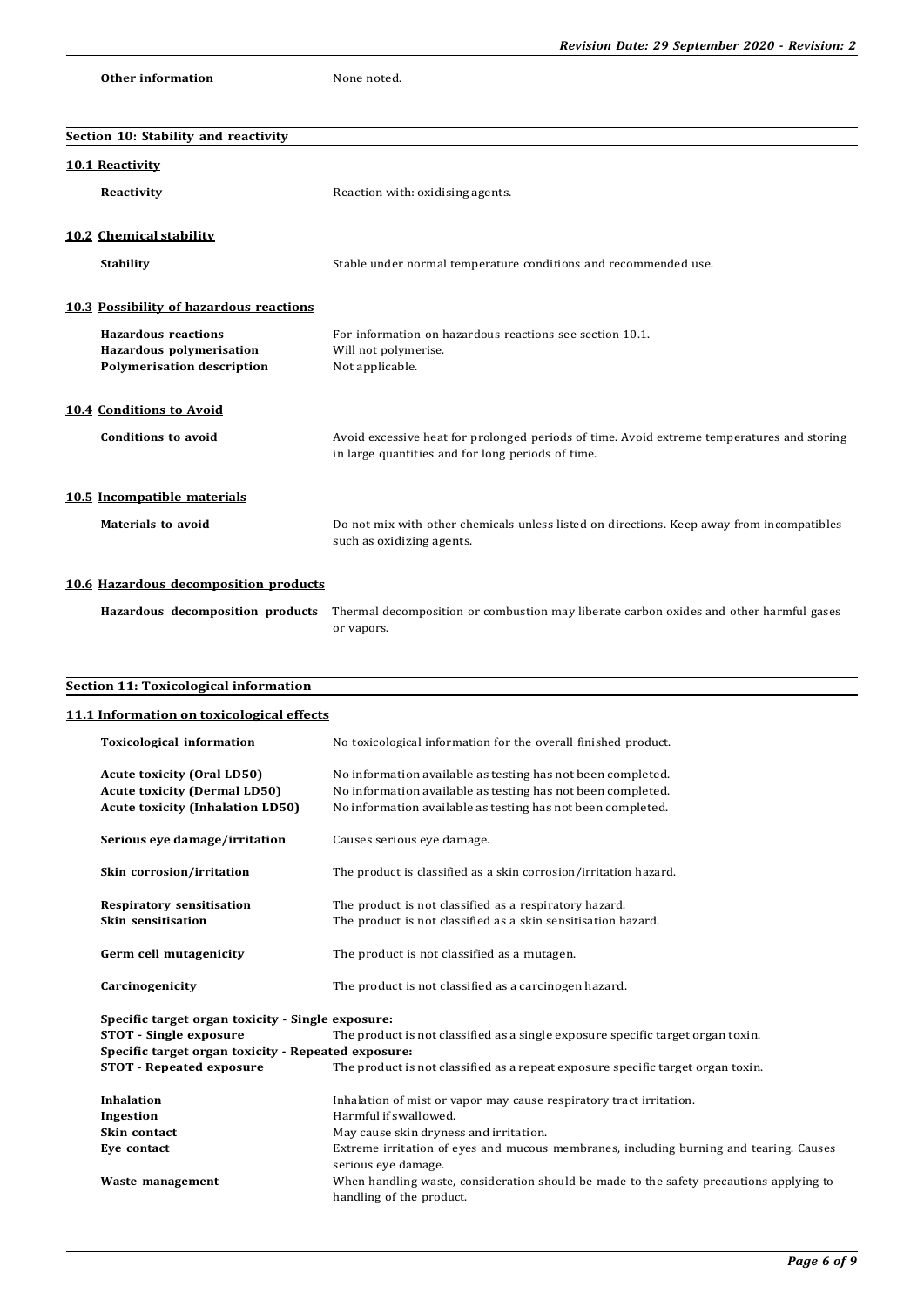**Routes of entry** Eyes, skin, ingestion or inhalation. Target organs **Eyes**, skin, digestive system, respiratory system.

**Aspiration hazards:** The product is not classified as an aspiration hazard.<br>**Reproductive toxicity:** The product is not classified as a reproductive hazard. The product is not classified as a reproductive hazard.

| <b>Name</b>                                                                                                                    | LD50 oral           | LD50 dermal            | LD50<br><i>inhalation</i> |
|--------------------------------------------------------------------------------------------------------------------------------|---------------------|------------------------|---------------------------|
| 1-Propanaminium, 3-amino-N-(carboxymethyl)-N,N-dimethyl-, N-C8-18 (even<br>numbered) acyl derivs., hydroxides, inner salts     | 2335.00mg/kg Rat    | $>$ 2000.00mg/kg Rat   |                           |
| Alcohols, C12-14 (even numbered), ethoxylated < 2.5 EO, sulfates, sodium salts $\geq$ 5000.00mg/kg Rat $\geq$ 5000.00mg/kg Rat |                     |                        |                           |
| propan-2-ol                                                                                                                    | 5045.00mg/kg Rat    |                        |                           |
| Sulfonic acids, C14-17-sec-alkane, sodium salts                                                                                | $>500.00$ mg/kg Rat | $>2000.00$ mg/kg Mouse |                           |

#### **Section 12: Ecological information**

#### **12.1 Toxicity**

| <b>Acute toxicity - Fish</b><br><b>Acute toxicity - Aquatic plants</b><br><b>Acute toxicity - Microorganisms</b><br>Chronic toxicity - Fish<br><b>Chronic toxicity - Aquatic</b><br>invertebrates<br><b>Chronic toxicity - Aquatic plants</b><br><b>Chronic toxicity - Microorganisms</b> | No information available as testing has not been completed.<br>Acute toxicity - Aquatic invertebrates No information available as testing has not been completed.<br>No information available as testing has not been completed.<br>No information available as testing has not been completed.<br>No information available as testing has not been completed.<br>No information available as testing has not been completed.<br>No information available as testing has not been completed.<br>No information available as testing has not been completed. |  |
|-------------------------------------------------------------------------------------------------------------------------------------------------------------------------------------------------------------------------------------------------------------------------------------------|-------------------------------------------------------------------------------------------------------------------------------------------------------------------------------------------------------------------------------------------------------------------------------------------------------------------------------------------------------------------------------------------------------------------------------------------------------------------------------------------------------------------------------------------------------------|--|
| <b>Ecotoxicity</b>                                                                                                                                                                                                                                                                        | The product contains a substance which is harmful to aquatic life with long lasting effects.                                                                                                                                                                                                                                                                                                                                                                                                                                                                |  |
| Eco toxilogical information                                                                                                                                                                                                                                                               | The product contains a substance which is harmful to aquatic organisms.                                                                                                                                                                                                                                                                                                                                                                                                                                                                                     |  |
| 12.2 Persistence and degradability<br><b>Degradability</b><br>Biological oxygen demand<br>Chemical oxygen demand                                                                                                                                                                          | The degradability of the product has not been stated.<br>No information available as testing has not been completed.<br>No information available as testing has not been completed.                                                                                                                                                                                                                                                                                                                                                                         |  |
| 12.3 Bioaccumulative potential                                                                                                                                                                                                                                                            |                                                                                                                                                                                                                                                                                                                                                                                                                                                                                                                                                             |  |
| <b>Bioaccumulative potential</b><br><b>Bioaccumulation factor</b><br>Partition coefficient; n-<br>Octanol/Water                                                                                                                                                                           | No data available on bioaccumulation.<br>No information available as testing has not been completed.<br>No information available as testing has not been completed.                                                                                                                                                                                                                                                                                                                                                                                         |  |
| 12.4 Mobility in soil                                                                                                                                                                                                                                                                     |                                                                                                                                                                                                                                                                                                                                                                                                                                                                                                                                                             |  |
| <b>Mobility</b>                                                                                                                                                                                                                                                                           | The product is soluble in water.                                                                                                                                                                                                                                                                                                                                                                                                                                                                                                                            |  |
| 12.5 Results of PBT and vPvB assessment<br><b>Results of PBT and vPvB assessment</b> The product does not contain any PBT or vPvB Substances.                                                                                                                                             |                                                                                                                                                                                                                                                                                                                                                                                                                                                                                                                                                             |  |

## **12.6 Other adverse effects**

**Other adverse effects** No information available.

| <b>Name</b>                                                                          | <b>Acute toxicity (Fish)</b>                             | <b>Acute toxicity (Aquatic</b><br>invertebrates) | <b>Acute toxicity</b><br>(Aquatic plants)      |
|--------------------------------------------------------------------------------------|----------------------------------------------------------|--------------------------------------------------|------------------------------------------------|
| Dodecyldimethylamine oxide                                                           | LC50 96 Hours 31.80ppm<br>Brachydanio rerio (Zebra Fish) | EC50 48 Hours > 3.90ppm Daphnia<br>magna         |                                                |
| Alcohols, C12-14 (even numbered),<br>ethoxylated < 2.5 EO, sulfates, sodium<br>salts | $LC50 > 10.00$ mg/l Leuciscus idus<br>(Golden Orfe)      | EC50 > 10.00 mg/l Daphnia magna                  | EC50 >100.00mg/l<br>Scenedesmus<br>Subspicatus |
| Sulfonic acids, C14-17-sec-alkane, sodium<br>salts                                   | LC50 96 Hours 1.00mg/l<br>Brachydanio rerio (Zebra Fish) | EC50 48 Hours 9.81mg/l Daphnia<br>magna          |                                                |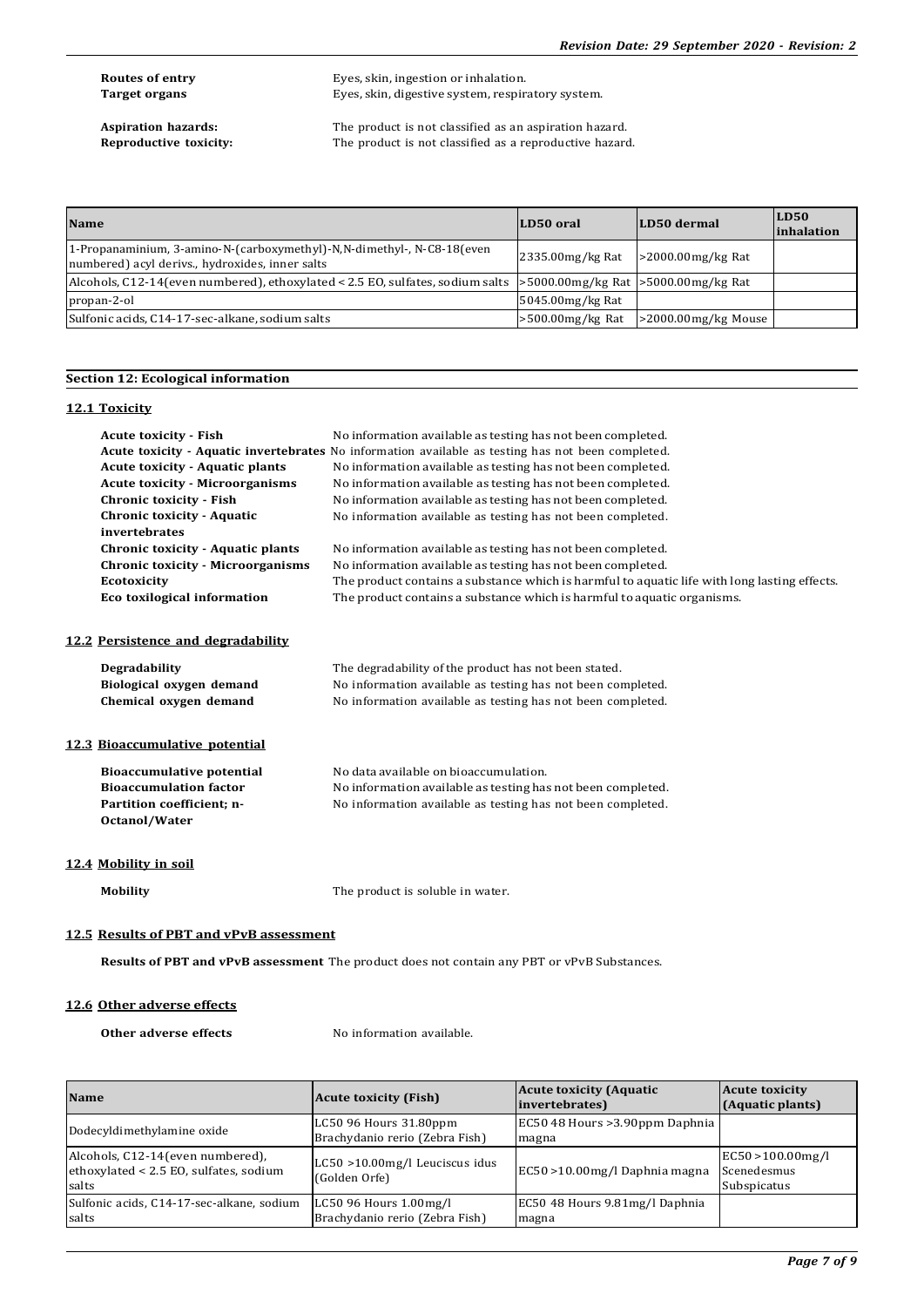| <b>Section 13: Disposal considerations</b> |                                                                                                                     |
|--------------------------------------------|---------------------------------------------------------------------------------------------------------------------|
| Waste management                           | When handling waste, consideration should be made to the safety precautions applying to<br>handling of the product. |
| 13.1 Waste treatment methods               |                                                                                                                     |
| Disposal methods                           | Dispose of waste and residues in accordance with local authority requirements.                                      |
| Section 14: Transport information          |                                                                                                                     |
| 14.1 UN number                             |                                                                                                                     |
| UN no. (ADR)                               | Not applicable.                                                                                                     |
| UN no. (IMDG)                              | Not applicable.                                                                                                     |
| UN no. (IATA)                              | Not applicable.                                                                                                     |
| 14.2 UN proper shipping name               |                                                                                                                     |
| ADR proper shipping name                   | Not applicable.                                                                                                     |
| <b>IMDG</b> proper shipping name           | Not applicable.                                                                                                     |
| IATA proper shipping name                  | Not applicable.                                                                                                     |
| 14.3 Transport hazard class(es)            |                                                                                                                     |
| <b>ADR</b> class                           | Not applicable.                                                                                                     |
| <b>IMDG</b> class                          | Not applicable.                                                                                                     |
| <b>IATA</b> class                          | Not applicable.                                                                                                     |
| <b>Transport labels</b>                    | Not applicable                                                                                                      |
| 14.4 Packing group                         |                                                                                                                     |
| ADR/RID/ADN packing group                  | Not applicable.                                                                                                     |
| <b>IMDG</b> packing group                  | Not applicable.                                                                                                     |
| <b>IATA</b> packing group                  | Not applicable.                                                                                                     |
| 14.5 Environmental hazards                 |                                                                                                                     |
| <b>ADR</b>                                 | No                                                                                                                  |
| <b>IMDG</b>                                | No                                                                                                                  |
| <b>IATA</b>                                | No                                                                                                                  |
| 14.6 Special precautions for user          |                                                                                                                     |
| <b>EMS</b>                                 | Not applicable.                                                                                                     |
| <b>Emergency action code</b>               | Not applicable.                                                                                                     |
| Hazard no. (ADR)                           | Not applicable.                                                                                                     |
| <b>Tunnel restriction code</b>             | Not applicable.                                                                                                     |

## **14.7 Transport in bulk according to annex II of MARPOL73/78 and the IBC code**

Not applicable.

## **Section 15: Regulatory information**

## **15.1 Safety, health and environmental regulations/Legislation specific for the substance or mixture**

| EU legislation            | Regulation (EC) No 1272/2008 of the European Parliament and of the Council of 16<br>December 2008 on classification, labelling and packaging of substances and mixtures,<br>amending and repealing Directives 67/548/EEC and 1999/45/EC, and amending Regulation<br>(EC) No 1907/2006 with amendments. Commission Regulation (EU) 2019/1691 of 9 October<br>2019 amending Annex V to Regulation (EC) No 1907/2006 of the European Parliament and of<br>the Council concerning the Registration, Evaluation, Authorisation and Restriction of<br>Chemicals (REACH) |
|---------------------------|-------------------------------------------------------------------------------------------------------------------------------------------------------------------------------------------------------------------------------------------------------------------------------------------------------------------------------------------------------------------------------------------------------------------------------------------------------------------------------------------------------------------------------------------------------------------|
| Approved code of practice | 2020 Code of Practice for the Safety, Health and Welfare at Work (Chemical Agents)<br>Regulations (2001-2015) and the Safety, Health and Welfare at Work (Carcinogens)<br>Regulations (2001-2019)                                                                                                                                                                                                                                                                                                                                                                 |
|                           | Workplace Exposure Limits Guidance Note EH40/2005.                                                                                                                                                                                                                                                                                                                                                                                                                                                                                                                |